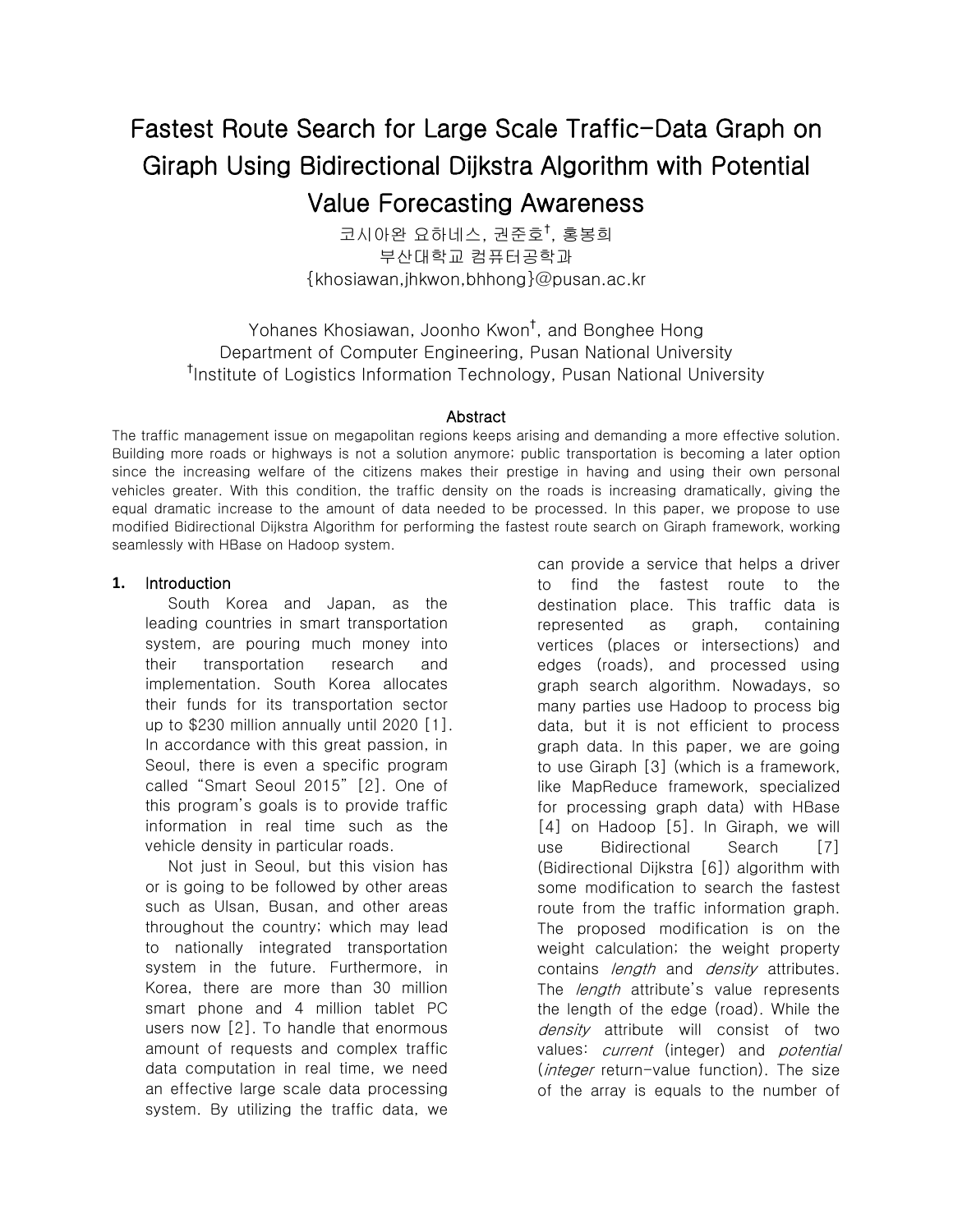incoming edge(s) of the source node. The *current* value refers to the current density level on the particular road, but the *potential* value is calculated based on the incoming road(s). Some related works will be explained in Chapter 2, then the detail about the fastest route search algorithm will be described in Chapter 3, and we will wrap the whole things up into a conclusion at the last chapter.

## 2. Related Work

In [7], the author describes about Bidirectional Search, also called Bidirectional Dijkstra, which executes Dijkstra algorithm forward from the source node and backward from the destination node. Based on this wellknown algorithm, the author will modify the weight calculation so it suits the functional requirement for the proposed system.

The modified algorithm will be implemented using Giraph framework. Giraph is similar to the common MapReduce framework that we used to know, but one of the big differences is: in Giraph, it is not *map* and *reduce*, it is just about *map*; the illustration figure is shown in Figure 1.



Figure 1: Giraph is a single Map-only job in Hadoop

Giraph would read the data from HBase. HBase is a column-oriented database system built for Hadoop. HBase will receive and store the data to HFile, and these HFiles are typically stored in HDFS; which provide scalable, persistent, and replicated storage layer for HBase [9].

For the field implementation of the sensor networks, we assume system [10] is already well deployed and running. We can get the data including the number of cars, speed, and length of the vehicles.

## 3. Fastest Route Search Algorithm

Traffic data is changing rapidly every second; it makes the computation of fastest route not a trivial thing. If we keep updating our graph computation every second, it would consume a huge amount of resources. But if we update the graph computation rarely, we will not get the actual and accurate result of the fastest route.

In this paper, the author is thinking about adding forecasting factor into the computation so that we can decrease the frequency of graph computation update, but also could provide a reliable fastest route search result.

The properties involved here are length and density. We get the length value pretty straightforward from the road's length. But for the *density* property, we need to do some calculation. We must keep the calculation not too complex but effective since we need to think about its affect to the system performance. The current density could be obtained by comparing the length of the total vehicles (vlength) on a row with the length of the road  $$ regardless the number of rows in the road; since in [10], the data collection is done per row already. And we assume that each road has 1≤c≤2 current density value (depends on 1-way or 2 ways). The potential density value is obtained from the calculation of the incoming road(s) towards the particular road. The pseudocode of the *potential* density algorithm is as follows:

- 1.  $D =$  destination node
- 2.  $p =$  potential incoming *vlength*
- 3.  $\sigma = \#$  of outgoing edges of a particular node